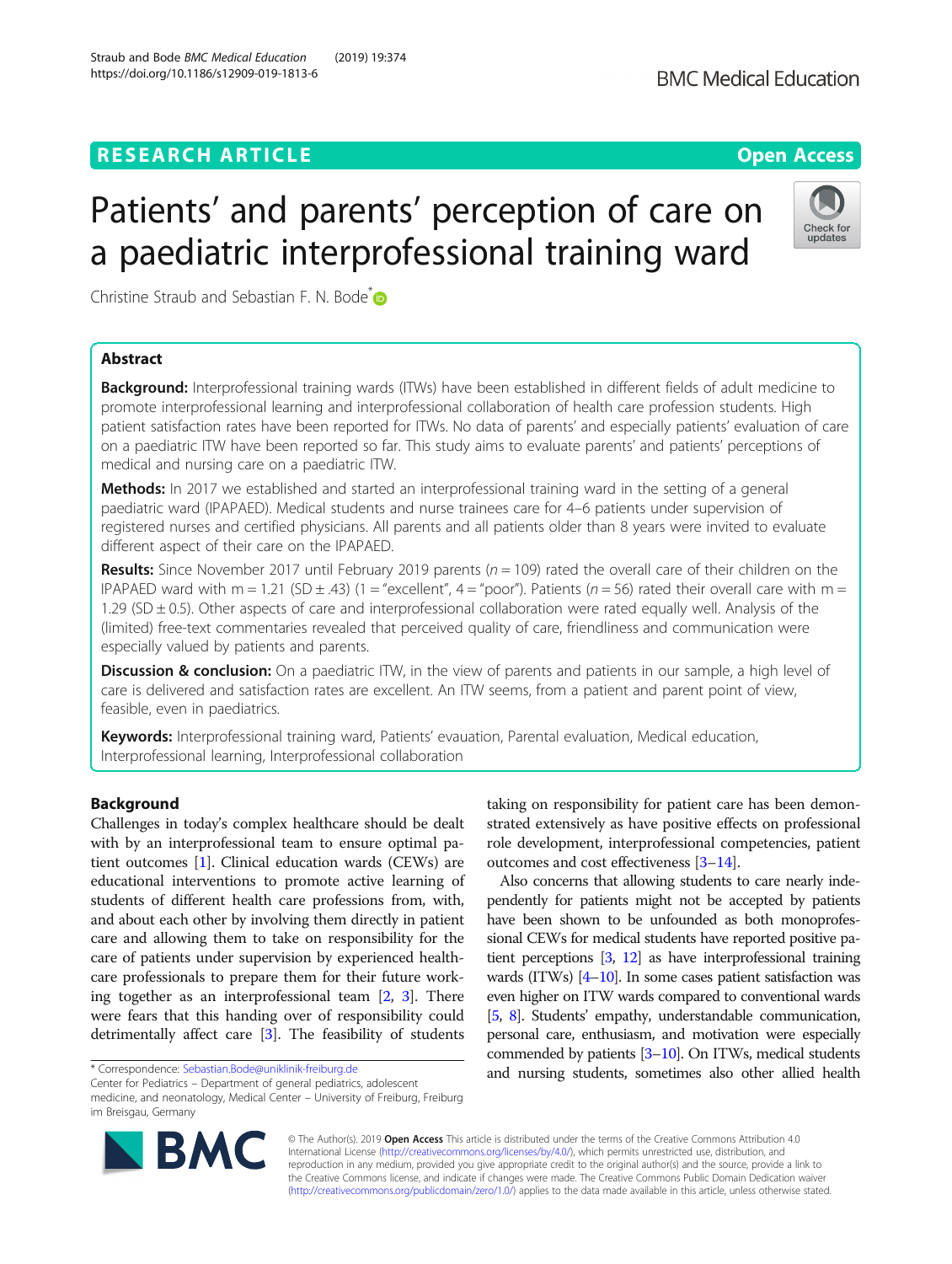<span id="page-1-0"></span>professional students, work and learn together and about each other [\[1](#page-5-0)].

Reported ITWs were mainly established in the setting of orthopaedic wards as well as in other areas of adult medicine [[4](#page-5-0)–[10](#page-5-0)]. Data on parental evaluation exist for a paediatric monoprofessional CEW [\[3](#page-5-0)]. Overall satisfaction was high and no differences in medical treatment success, complications rates, and overall care could be identified when compared to a control group in the same, as well as other hospitals [\[3](#page-5-0)]. This supports the concept that medical students can, under appropriate supervision, take care of paediatric patients with no negative effects on both quality of care and parents' perception of care.

To our knowledge no patient satisfaction and evaluation data have been reported from paediatric ITWs so far. Neither the paediatric ITW that existed in Stockholm, nor the paediatric interprofessional emergency department at Karolinska Institutet in Stockholm, Sweden, have published data, nor are patients/parent evaluation data reported from an ITW-like setting that existed in Ireland [[15\]](#page-5-0). Therefore there is a need to investigate how care on a paediatric ITW is perceived by patients and their families if they are cared for primarily by nurses and physicians in training. The paediatric setting poses special challenges in general, but especially for participants, including age-appropriate communication with both patients and parents, a wide age diversity, and a plethora of different clinical pictures.

In November 2017 we established an interprofessional education ward in the setting of a general paediatric ward (IPAPAED). Here, medical students and nurse trainees work together for 2 weeks in teams of two medical students and two nurse trainees, both in their final year. As interprofessional teams they take on responsibility for the care of patients from the end of the first year until18 years of age. The IPAPAED is integrated in a general paediatric ward and the team takes care of four to six patients. Nurses and physicians in training are supervised by registered nurses and certified medical doctors as described elsewhere [[16](#page-5-0)]. As nurse trainees alter between practical and theoretical "education blocks" of 4 weeks, the IPAP AED ITW takes place non-continuously for "blocks" of 4 weeks each (Fig. 1). Evaluation results are reported for the blocks in November 2017, February 2018, May/June 2018, October/November 2018, and February 2019. In between the "blocks" nurse trainees in the first 2 years of their course, and medical students in their last year are routinely involved in patient care but they do not receive interprofessional preparation and supervision.

All participants of the IPAPAED are specifically prepared for interprofessional teamwork, communication, feedback, and ward specific activities in advance. Special emphasis is put on patient-centered care and



participants are instructed to include patients and their families as far as possible in decision making and care planning while on the IPAPAED ward. The ITW rotation on the IPAPAED is the first chance for all participants to actually be the first professional contact persons for patients and their families during their hospital stay. Specific aims were to prepare the nurses and physicians in training for their later role as members of interprofessional teams. Participants are supervised by experienced nurses and physicians who receive specific training on interprofessional teaching. They ensure that both nurses and physicians in training bring their expertise into patient care, supervise feedback, help with time management, and provide a safety net for participants of the IPAPAED. Supervisors use a specifically designed form to identify aspects that went well as well as areas that needed to be improved, and to identify possible errors in treatment [[16\]](#page-5-0).

# Methods

We developed a questionnaire regarding general aspects of care and rating of the IPAPAED ward based on an example from a monoprofessional training ward [\[11](#page-5-0)]. Our questionnaire comprised of the following questions:

- 1) Please rate the overall care you received during your hospital stay on the IPAPAED ward  $(1 =$ excellent,  $2 = \text{good}$ ,  $3 = \text{fair}$ ,  $4 = \text{poor}$ ).
- 2) Please rate the impact that nurse trainees had on the care you received  $(1 = \text{very positive}, 2 = \text{positive})$  $3 = no$  effect,  $4 =$  slightly negative,  $5 =$  negative).
- 3) Please rate the impact that medical students had on the care you received  $(1 = \text{very positive}, 2 = \text{positive})$ ,  $3 = no$  effect,  $4 =$  slightly negative,  $5 =$  negative).
- 4) Please rate the collaboration of nurses in training and medical students  $(1 = \text{excellent}, 2 = \text{good}, 3 = \text{const})$ fair,  $4 = poor$ ).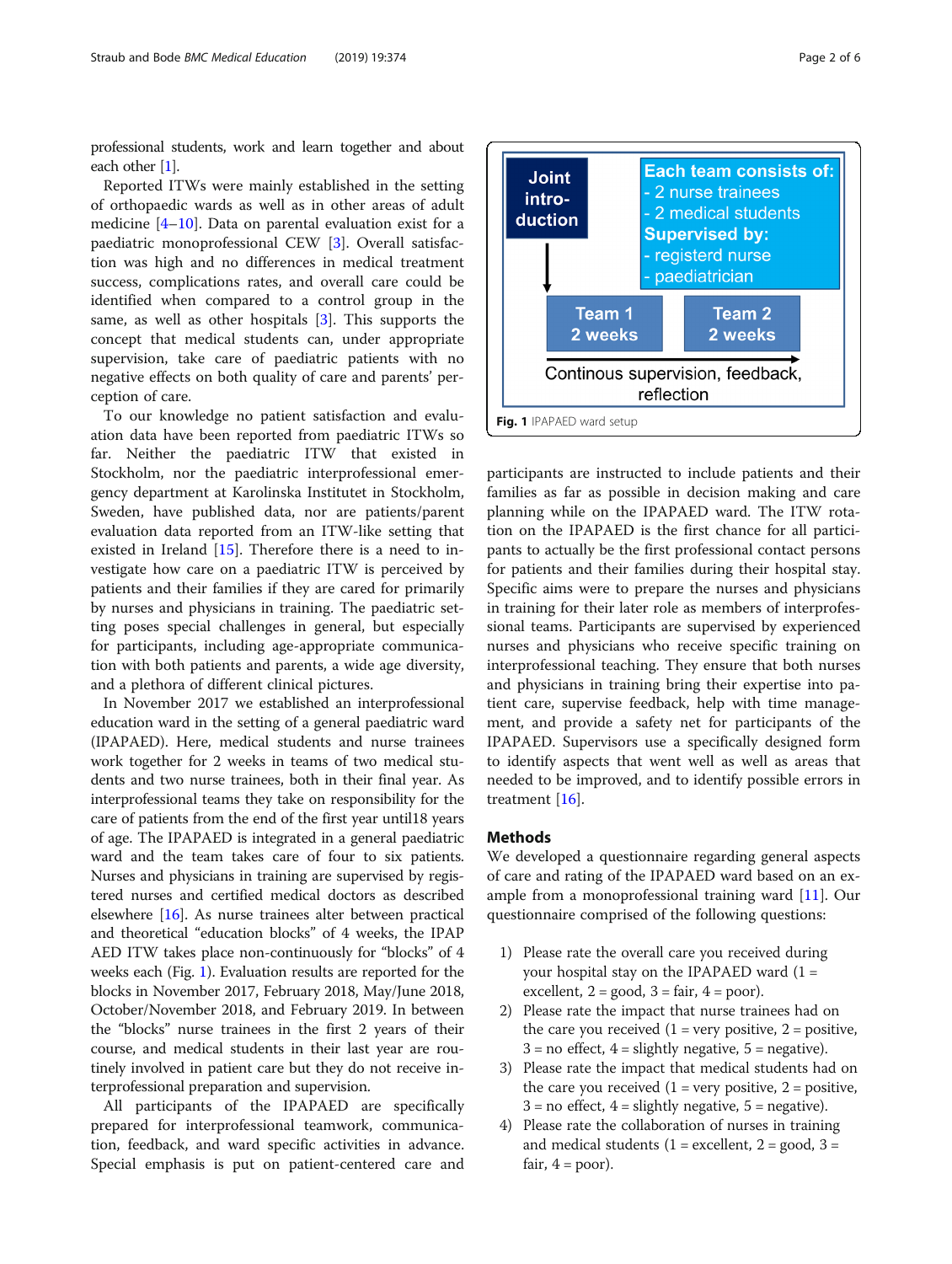- 5) Did you receive all relevant information that you needed from the IPAPAED team  $(1 =$  definitely yes,  $2 = yes$ ,  $3 = rather yes$ ,  $4 = rather not$ ,  $5 = not at all$ ?
- 6) If you/your child had to be treated as an inpatient again – would you agree to be cared for on the IPAPAED again  $(1 =$  definitely,  $2 =$  yes,  $3 =$  rather yes,  $4 =$  rather not,  $5 =$  not at all)?
- 7) Please note any positive comments that you might have.
- 8) Please let us know what you think that needs to be changed regarding the IPAPAED.

Two additional questions regarding the length of stay and the age of the patient were also included.

The questionnaire was handed out to all parents of patients treated on the IPAPAED ward and all patients older than 8 years from November 2017 to February 2019. An information leaflet explaining the IPAPAED ward was handed out together with the questionnaire. Questionnaires were returned anonymously by being posted in a specifically designated letter box on the ward.

## Ethics

The study was approved by the University of Freiburg ethics committee (permit no. 561/17). As asked by the ethics committee we were not allowed to record the gender and the exact age of the patients but had to provide age-spans for participants to tick in boxes as appropriate. The ethics committee stated that written consent was not needed to be treated on the IPAPAED as both medical students and nurse trainees in the past already routinely take care of patients on regular paediatric wards under supervision of experienced nurses and doctors as this is part of their respective training. The IPAPAED ward formalizes this supervision and gives participants the chance to take on responsibility for patient care but nurses and physicians are always on the ward to ensure optimal quality of care. Verbal consent to be treated by the IPAPAED team was asked of all patients or parents and all were given the opportunity to refrain from participating in the study – but none chose to do so.

# Statistical analysis

Quantitative data were analysed with Graph Pad Prism version 7.01 (GraphPad Software, La Jolla, California, USA). The Mann-Whitney-U-Test was used to identify differences in parental or patients' evaluation or between items of the questionnaire. Quantitative content analysis was used to analyse the free-text commentaries [[17\]](#page-5-0).

## Results

From November 2017 until February 2019 five IPAPAED blocks of 4 weeks (each two teams for 2 weeks, Fig. [1](#page-1-0)) took place and 180 patients were cared for by a total 20 nurses in training and 20 physicians in training. Mean length of hospital stay was  $2.9$  (SD  $\pm$  .4) days.

A total of 109 parents (response rate 60.5%) and 56 patients  $(31\% \text{ of total patients}, 55 \text{ patients } (94.8\%) > 8$ years) participated in the study. Patients' age can be found in Table 1.

# Quantitative feedback

Parents rated the overall care their children received on the IPAPAED ward with  $m = 1.21$  (SD  $\pm$  .43). Patients rated their overall care with  $m = 1.29$  (SD  $\pm$  .5). Care by nurses and physicians in training was rated equally good by parents and patients as was perceived collaboration between professions as well as information sharing (Table [2](#page-3-0)). Two patients stated (one 11–13 years, one 17–18 years) that they "rather not" received all the information they needed. No significant differences in the evaluation of the different items by either patients or parents were found.

98% of parents ( $n = 107$ ) and 96% of patients ( $n = 53$ ), who answered the respective question, stated that they would "definitely agree" or "agree" to be treated on the IPAPAED again, if another inpatient stay was needed. The remaining participants stated that they would "rather agree" to be treated on the IPAPAED again. The willingness to be treated on the IPAPAED ward again was significantly correlated with appraisal of overall care (Spearman's r for parents:  $r = .43$ , for patients:  $r = .52$ ) and perceived quality of interprofessional collaboration (parents:  $r = .47$ , patients:  $r = .71$ ) in both parents as well as patients ( $p < .001$  for all).

## Free-text comments

Positive comments ( $n = 81$ ) of parents mostly related to both well perceived interpersonal and communicative competencies like friendly personnel ( $n = 23$ , e.g. "the whole team was very friendly and helpful"), information sharing ( $n = 13$ , e.g. "very competent and transparent delivery of information") and communication ( $n = 13$ , e.g. "helpful discussion during ward rounds with all medical students, nurses in training, physicians, and nurses") as well as good quality of overall care ( $n = 21$ , e.g. "excellent

| <b>Table 1</b> Age distribution of parents' children and patients who |  |  |
|-----------------------------------------------------------------------|--|--|
| participated in the evaluation                                        |  |  |

| Age span      | Parents' evaluation | Patients' evaluation |
|---------------|---------------------|----------------------|
| $1-3$ years   | 12                  | 0                    |
| 4-7 years     | 37                  |                      |
| 8-10 years    | 18                  | 8                    |
| $11-13$ years | 24                  | 24                   |
| $14-16$ years | 15                  | 15                   |
| $17-18$ years |                     | 4                    |
| n/a           | $\mathcal{P}$       | 4                    |

n/a not available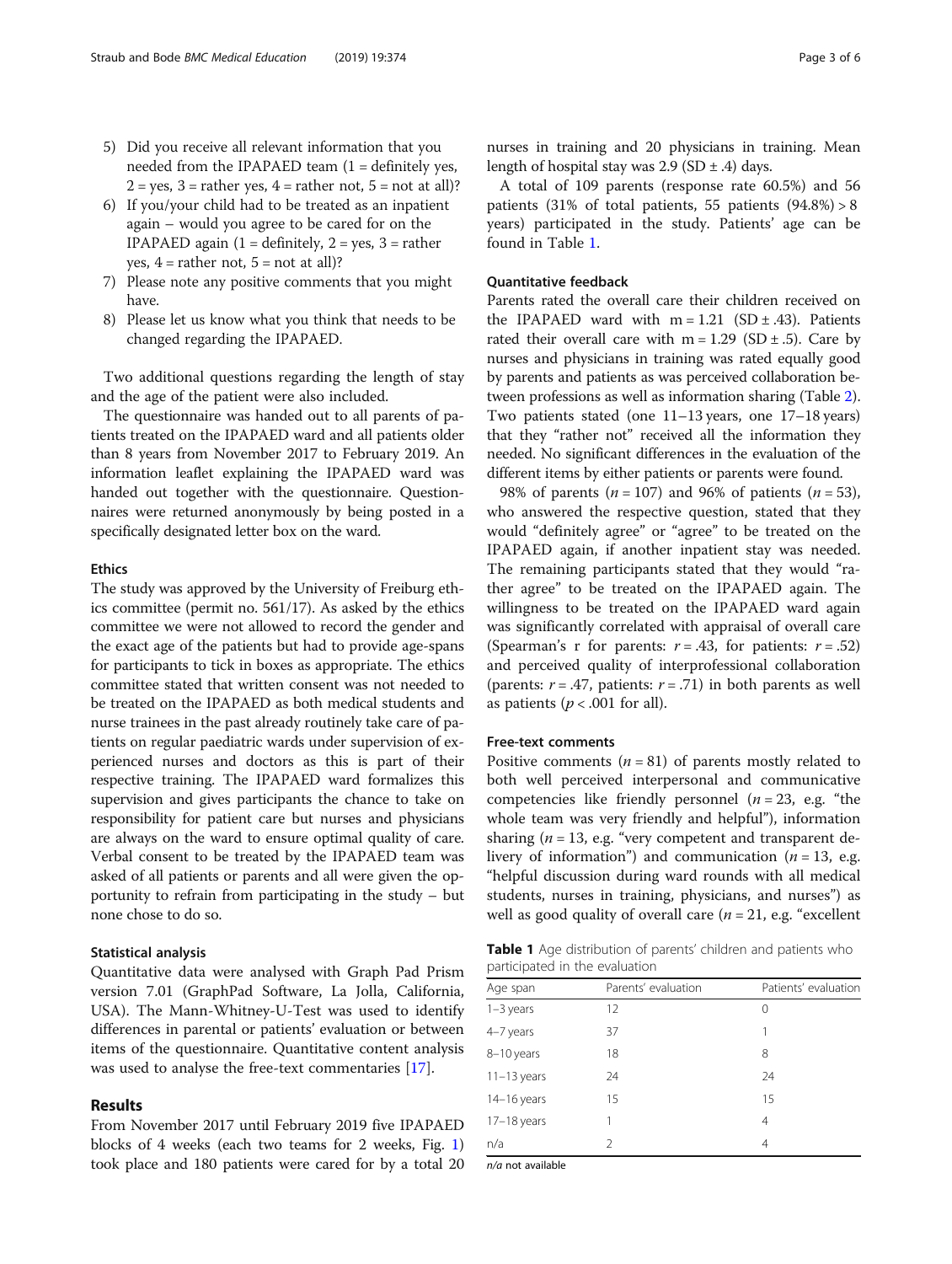|                                                  | parents                            | Patients                          |
|--------------------------------------------------|------------------------------------|-----------------------------------|
| Impact of nurses in training on overall care     | $(n = 109)$ m = 1.35, SD $\pm$ .6  | $(n = 55)$ m = 1.42, SD $\pm$ .64 |
| Impact of physicians in training on overall care | $(n = 109)$ m = 1.36, SD ± .59     | $(n = 56)$ m = 1.41. SD ± .63     |
| Interprofessional collaboration                  | $(n = 103)$ m = 1.39, SD $\pm$ .49 | $(n = 56)$ m = 1.38, SD $\pm$ .53 |
| Information sharing                              | $(n = 109)$ m = 1.4, SD $\pm$ .53  | $(n = 53)$ m = 1.65, SD $\pm$ .75 |

<span id="page-3-0"></span>Table 2 Evaluation of different items by parents and patients

 $n$  number of participants for the respective item,  $m$  mean, SD standard deviation

care"). Twenty-seven comments just stated that everything was seen as positive.

Seventeen critical comments were given by parents, of those four were IPAPAED related namely the wish for more experienced doctors ( $n = 2$ , e.g. "maybe an experienced doctor should accompany students more frequently"), wish for more information about the program  $(n = 1)$  and for faster working on the ward  $(n = 1)$ . All other comments concerned non-IPAPAED related items, most frequently the quality of rooms  $(n = 5)$  and food  $(n = 2)$  on the ward.

Forty patients gave positive comments, most frequently related to the friendliness of the personal  $(n =$ 10, e.g. "everyone was always very friendly") and the overall care ( $n = 9$ , e.g. "great overall care") as well as the communication ( $n = 4$ , e.g. "if I had questions everything was explained very well").

Critical free-text comments of patients  $(n = 11)$  mainly targeted the quality of food  $(n = 6)$  but no IPAPAED-related aspects.

# Discussion

The overall aim of the IPAPAED ward is to enhance interprofessional learning and interprofessional collaboration to prepare doctors and nurses in training for their later work as members of interprofessional teams. The work presented here aims to evaluate both patients' and parents' perceptions of overall, medical and nursing care on a pediatric ITW. These patient perceptions of the care on the IPAPAED ward are an important factor regarding acceptance of such an educational intervention by parents, patients and health care professionals. The data presented here, to our knowledge, is the first assessment of an interprofessional education ward in a paediatric setting from a parental and paediatric patients'perspective. The overall feedback by parents and patients of all age-groups alike was overwhelmingly positive – both in the quantitative evaluation as well as in the free-text comments. Parents showed a higher response rate than patients, this might be due to younger children not filling out or not being able to fill out in the evaluation.

Similar positive parental evaluation data have been reported for a monoprofessional paediatric CTW where medical students take care of paediatric patients and a similar perceived level of care compared to a normal

paediatric ward was found [\[3](#page-5-0)]. However this work does not report paediatric patients' assessments of their hospital stay in contrast to the study presented here.

Different studies have shown that patients' evaluation results and standard of care were at least similar in both ITWs and conventional wards in adult medicine settings, mostly in orthopaedic wards, but also emergency, internal medicine, neurology, and geriatric settings [\[4](#page-5-0)–[7](#page-5-0), [10](#page-5-0)] and patient satisfaction was even higher on some ITW wards hinting at a probable halo effect of the interprofessional approach itself [\[4](#page-5-0), [5,](#page-5-0) [8\]](#page-5-0). Patients especially commended the communication with and information they received by students, more individual attention by the interprofessional teams, and that they felt that students were very motivated and enthusiastic to work on the ITW [\[4](#page-5-0)–[7](#page-5-0), [9,](#page-5-0) [10\]](#page-5-0). Our free-text results demonstrate that both patients and parents on the IPAPAED ward appreciated the exact same characteristics in our nurses and physicians in training. Appreciation of both interpersonal and communicative competencies but also a professional level of care, as found in the limited sample of free-text patient and parent feedback, are reassuring. Maybe the best marker for the perceived high quality of care on the IPAPAED is that 96% of patients and 98% of parents stated that they would agree to be treated on the IPAPAED ward again if needed. These results are even better than for one monoprofessional internal medicine CEW that reported that 87.5% of patients agreed to be treated on the CEW again [\[18](#page-5-0)].

Being responsible for patient care for the first time motivated the participating nurses and physicians in training to deliver excellent care. The main difference to other senior students on the IPAPAED is that the interprofessional responsibility for the patients as a team is actively encouraged and expected. Traditional education on clinical wards depends on the willingness of nurse and physician supervisors to hand over responsibility to trainees and students and is far from standardized in Germany even though suggestions on standardizing at least the last year of medical school exist [[19\]](#page-5-0). This active participation of nurses and physicians in training leads to a direct relationship of students with their patients which seems to be a pivotal factor for the success of both monoprofessional and interprofessional CEWs and is essential for patient-centered care but a halo effect of more structured mono- or interprofessional training cannot be excluded [\[3,](#page-5-0) [4,](#page-5-0) [20\]](#page-5-0). It might be that due to high motivation to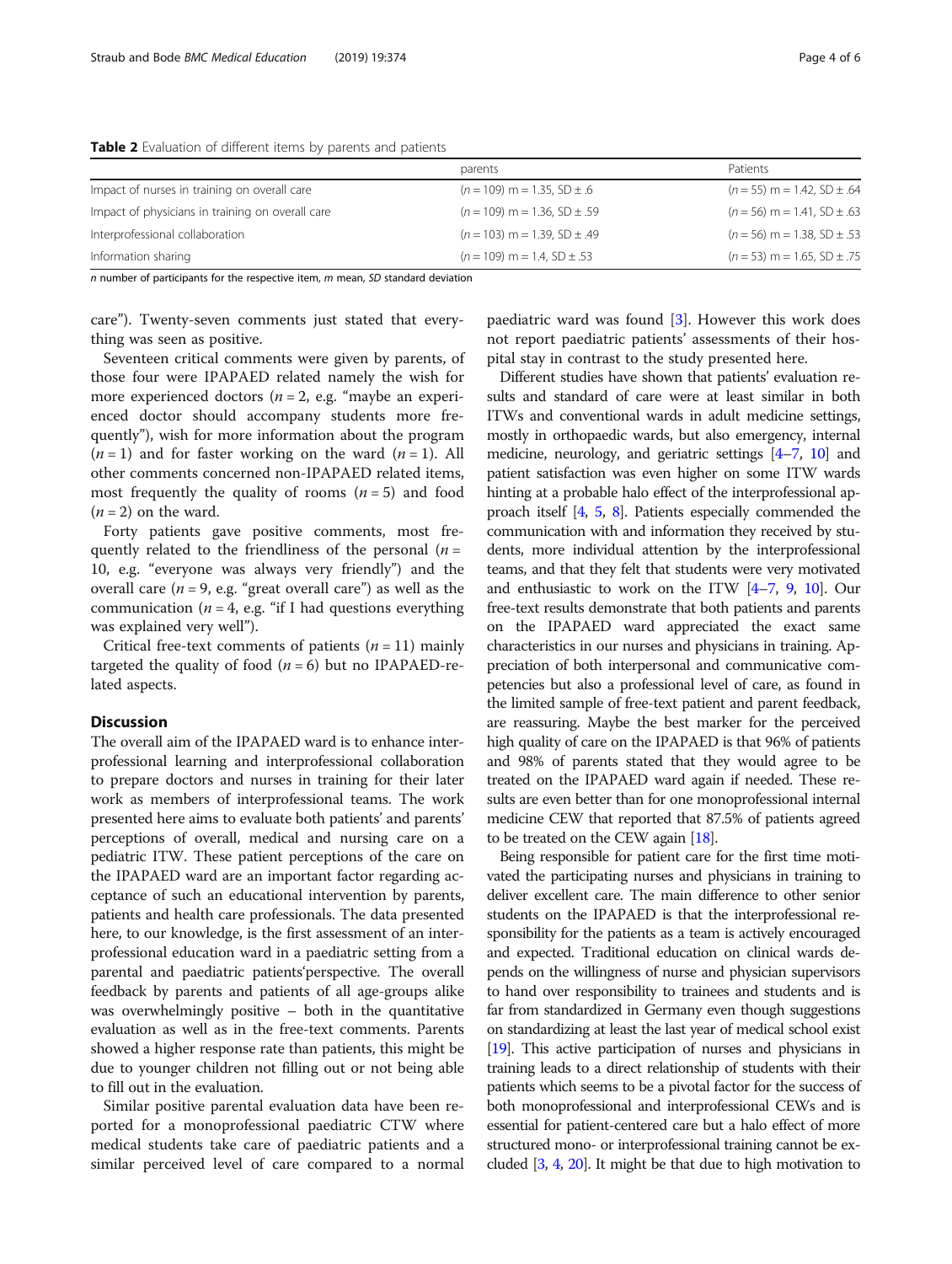perform and excellent communication within the interprofessional team as well as with patients and parents no treatment errors occurred on the IPAPAED so far – even with nurses and doctors just at the beginning of their careers.

Both nurse and physician trainees on the IPAPAED were equally valued in the evaluation and the interprofessional teamwork was praised. This hints at a high motivation to deliver the best care possible in both groups of trainees and that the teams are perceived as working together interprofessionally. The interprofessional setting it-self has been attributed to higher patient satisfaction [[8](#page-5-0)] and the same might hold true for the IPAPAED ward.

Nurses and physicians in training have a "safety net" of experienced registered nurses and certified physicians who are on the ward at all times during their rotation on the IPAPAED. These supervisors are an important part of their team and their presence, even if only in the background, and sometimes not in the same room, might be reassuring for patients as well [[8](#page-5-0)]. The supervisors ensured that the IPAPAED team discussed the patients and their individual goals or changes to therapy before entering the patient rooms and gave input to formulate those, if needed. They helped to initiate the participation of patients and parents in the decision making process, if needed. So a specific care and treatment plan was formulated beforehand as it has been described before [\[8](#page-5-0)]. After the ward rounds in the patient room the team gathered again with the supervisors for a short reflection of the patient interaction to highlight positive aspects, identify improvable areas, and to discuss the individual patient's resources from a nursing and medical point of view. This setting was chosen to establish a group culture of team work [[21](#page-5-0)] and that all involved persons always had the same level of information regarding the individual patients.

Considering positive evaluation data from monoprofessional paediatric CTWs [[3](#page-5-0), [12\]](#page-5-0) and ITWs in other fields of medicine than paediatrics  $[4-10]$  $[4-10]$  $[4-10]$ , our data suggest that an ITW in paediatrics is well received by patients and their parents. The care that nurses and doctors in training deliver is perceived as excellent on the IPAPAED ward.

# Limitations and strengths

This study is limited by the lack of a control group of patients and parents. Standard patient feedback forms were available on the ward at all times but participation rates are traditionally low and feedback mainly concerns perceived low quality of the food and rooms. As the questionnaire employed for the IPAPAED ward is specifically aimed at assessment of interprofessional care and is longer than the standard questionnaire we chose not to employ it on the regular ward. All data reported are subjective impressions and no objective quality parameters (e.g. readmission rates) have been recorded. The specific focus on patient-centered care, motivated nurses

and physicians in training and supervision by experienced registered nurses and certified doctors may contribute to the overall positive evaluation.

The strength of this study is that it is the first to report a paediatric patients' evaluation of an ITW and shows that both patients and parents equally appreciate the care received on a paediatric ITW. This is encouraging for others who might be in the process of starting a paediatric IPW.

# Conclusions

From a parent as well as a patient perspective the nursing and medical care on a paediatric ITW is perceived as being excellent and no adverse opinions arose from either parents or patients regarding the care on the paediatric ITW. Both groups of trainees seem to contribute equally to the care in the view of parents and patients. Especially friendliness, quality of care, and communicative competencies are well received but the data stem from a limited sample of free-text commentaries. Our data support the implementation of ITWs even in the complex and specific setting of paediatrics.

### Abbreviations

CEW: Clinical education ward; IPAPAED: Interprofessional training ward in the setting of a general paediatric ward; ITW: Interprofessional training ward; n: number; SD: Standard deviation

#### Acknowledgements

We thank all patients and parents who participated in the evaluation. We also thank all IPAPAED participants, the IPAPAED supervisors, and the whole team of the ward.

#### Author's contributions

CS and SFNB designed the study, analyzed the data and wrote up the manuscript. Both authors read and approved the final manuscript.

#### Funding

The implementation of the IPAPAED was financially supported by the Robert-Bosch-Foundation ("Operation Team"), funding number: 32.5.A381.0030/MA01.

#### Availability of data and materials

The datasets used and/or analyzed during the current study are available from the corresponding author on request.

#### Ethics approval and consent to participate

The study was approved by the local ethics committee (permit no. 561/17). The ethics committee stated that written consent was not needed to be treated on the IPAPAED as both medical students and nurse trainees in the past already routinely take care of patients on regular paediatric wards under supervision of experienced nurses and doctors as this is part of their respective training. The IPAPAED ward formalizes this supervision and gives participants the chance to take on responsibility for patient care but nurses and physicians are always on the ward to ensure optimal quality of care. Verbal consent to be treated by the IPAPAED team was asked of all patients or parents and all were given the opportunity to refrain from participating in the study – but none chose to do so.

## Consent for publication

All participants consented to their evaluation data being used anonymously.

# Competing interests

The authors declare that they have no competing interests.